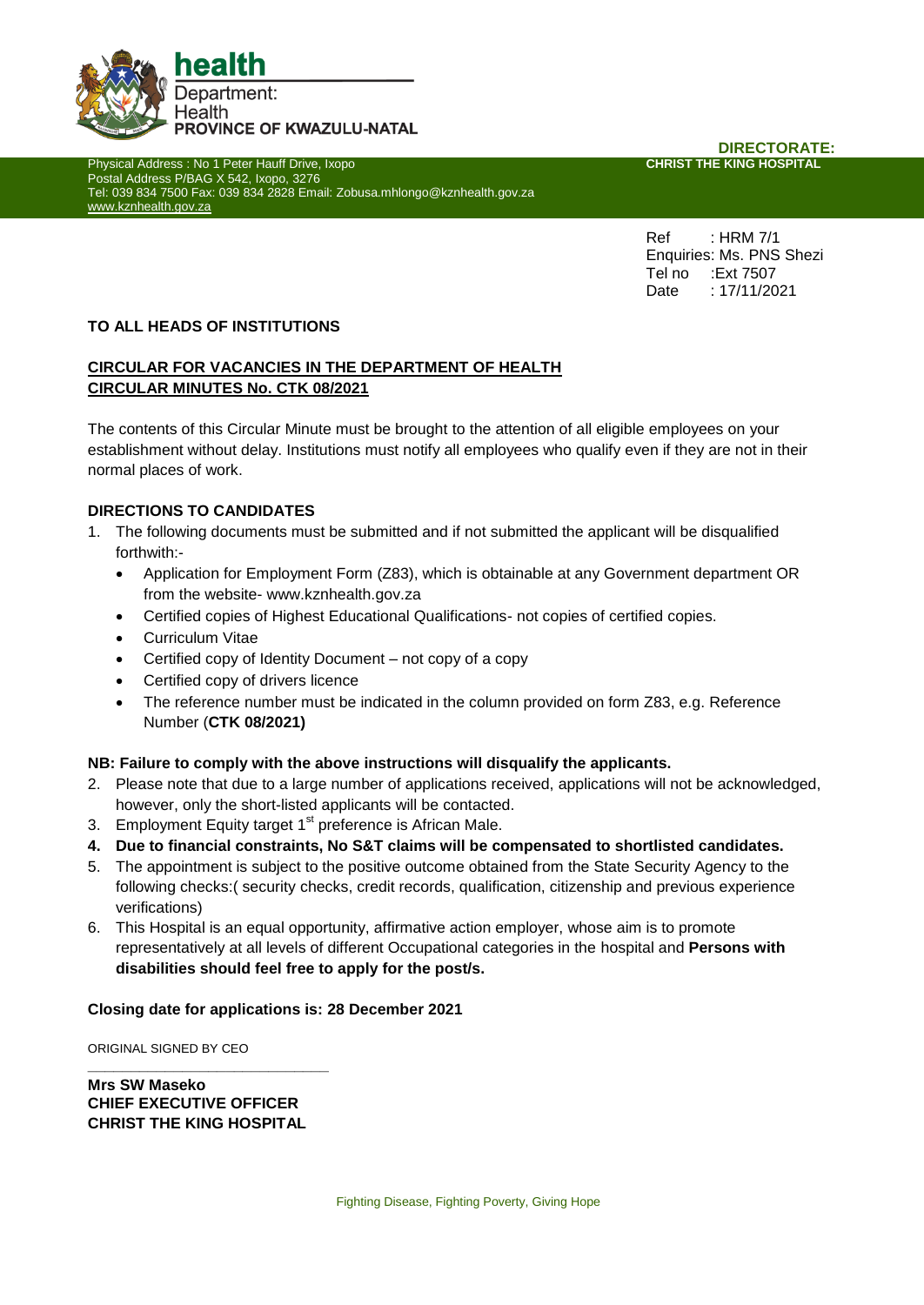| <b>POST:</b><br><b>INSTITUTION:</b><br><b>NO OF POSTS</b><br>Reference number<br>Salary Notch<br>Salary level<br><b>Other Benefits</b> | <b>OPERATIONAL MANAGER NURSING - GRADE 1</b><br>Christ The King Hospital (Nokweja clinic)<br>: 01<br>$\pm$ CTK 08/2021<br>: R 562 800.00.00- R633 432 00 per annum<br>:10<br>: 13th cheque<br>: Rural Allowance 8% of basic salary<br>Medical aid (optional) and<br>Housing allowance |
|----------------------------------------------------------------------------------------------------------------------------------------|---------------------------------------------------------------------------------------------------------------------------------------------------------------------------------------------------------------------------------------------------------------------------------------|
|                                                                                                                                        | Home owner's allowance (optional and provided the incumbent meets the<br>requirements)                                                                                                                                                                                                |

## **MINIMUM REQUIREMENTS:**

- Grade 12 (Senior certificate)
- Basic R425 qualification i.e. Degree / Diploma in General Nursing and midwifery allows registration with SANC as a Professional Nurse plus
- (1) year post basic qualification in Clinical Nursing Science, Health Assessment, Treatment and Care (PHC) **plus**,
- Current registration with SANC as General Nurse and midwifery and Primary Health Care **plus,**
- A minimum of **9 years** appropriate/ recognizable nursing experience after registration as General Nurse of which **5 years** must be appropriate/ recognizable experience after obtaining the one year post basic qualification in Primary Health Care.

# **Proof of previous and current work experience (certificate/s of service) endorsed and stamped by HR Office must be attached**

## **RECOMMENDATION**

- Valid Code EB Driver's license (Code8)
- Computer certificate

# **KNOWLEDGE, SKILLS TRAINING AND COMPETENCIES REQUIRED**

- Good report writing and time management skills.
- Understanding of nursing legislation, ethical nursing practices and how these impacts on service delivery.
- Ability to provide mentoring, team building, supervisory skills and couching to her/his supervisees.
- Good communication, interpersonal relations, counselling, conflict management skills and decision making.
- Knowledge of all applicable legislations such as Nursing Acts, Mental Act, OH&S Act, Batho Pele
- Principles and Patients' Rights Charter, Labour Relations Act, Grievance Procedures and Finance policies etc.
- Leadership, organizational, decision making and problem solving, conflict handling and counselling.
- Co-ordination and planning skills
- Ability to assist in formulation of patient care related policies

# **KEY PERFORMANCE AREAS**

- Implementation of Quality Improvement Plan.
- Conduct patient satisfaction survey and waiting times for the clinics.
- Ensure adequate control and allocation of Human, Financial and Material resources
- Facilitate that the clinic has functional clinic committee and ensures community participation.
- Plan and monitor utilization of budget to ensure that the clinic functions within the allocated budget.
- Supervise and monitor staff performance according to EPMDS.
- Deal with disciplinary and grievance matters including monitoring and managing absenteeism.
- Facilitate provision of clinical services, educational services and be involved in medical research.
- Evaluate and monitor compliance with clinical protocols norms and standards within the clinic.
- Analyse and interpret statistic including PHC Programme indicators.